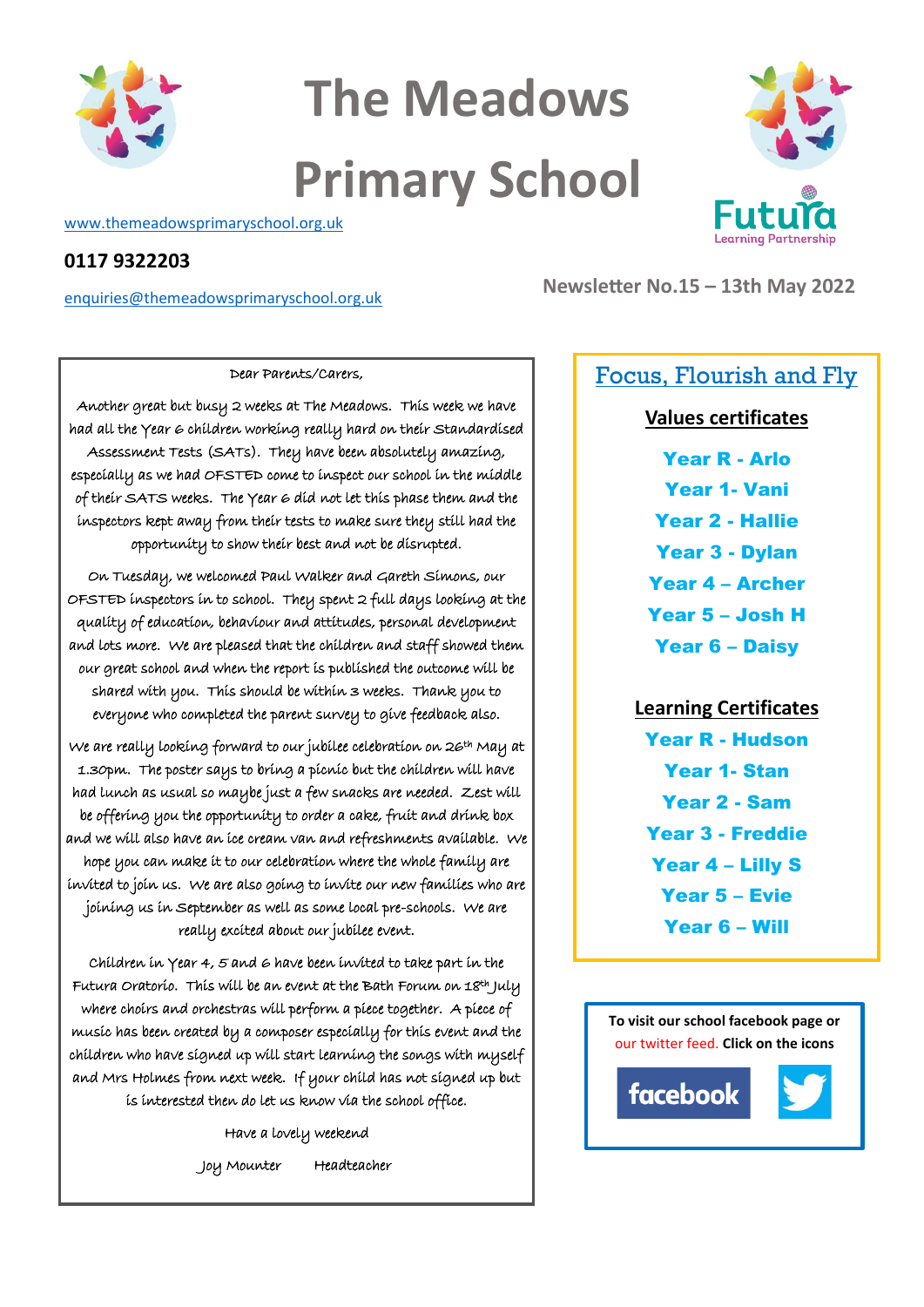#### **Year 4 Cellos**

The Year 4 children have started Cello lessons this week with Miss Shepherd. This is part of their music curriculum. I can't wait to hear what they have learnt after all of their sessions.



#### **Dates for your Diary Term 5**

Monday  $16^{th}$  May – Friday 20<sup>th</sup> May – Year 2 SATS week

**Thursday 19th May – Census day lunch (see menu at the end of this newsletter)**

Friday 20th May – PTFA Quiz night

Thursday  $26^{th}$  May  $-1.30$ pm  $-3$ pm family jubilee event and last day of Term 5

Friday  $27<sup>th</sup>$  May – INSET Day

### **Term 6**

**Monday 6 th June 2022 – first day of term 6**

**Monday 11th July – Staff training day (Futura Conference)**

**Wednesday 13th July - KS2 production 2pm (further details to follow)**

**Thursday 14th July - KS2 production 6:30pm (further details to follow)**

**Wednesday 20th July - Y6 leavers' service at St Mary's Church 2pm**

#### **Online Safety and Cyber Bullying**

I would like to remind you of our Online Safety parent Newsletter that we publish each month. This is a copy of the May Newsletter that has a TIK TOK update.

[Primary Online Safety Newsletter May 2022\\_The](https://www.themeadowsprimaryschool.org.uk/assets/uploads/Documents/Online-Safety/Primary%20Online%20Safety%20Newsletter%20May%202022_The%20Meadows%20Bristol_29-04-2022%20(002).pdf)  [Meadows Bristol\\_29-04-2022 \(002\).pdf](https://www.themeadowsprimaryschool.org.uk/assets/uploads/Documents/Online-Safety/Primary%20Online%20Safety%20Newsletter%20May%202022_The%20Meadows%20Bristol_29-04-2022%20(002).pdf)  [\(themeadowsprimaryschool.org.uk\)](https://www.themeadowsprimaryschool.org.uk/assets/uploads/Documents/Online-Safety/Primary%20Online%20Safety%20Newsletter%20May%202022_The%20Meadows%20Bristol_29-04-2022%20(002).pdf)

I want to make you aware of this as we have had incidents recently of children at The Meadows using TikTok and concerns being raised by parents with regards to online safety but also cyber bullying. The recommended age for TikTok is 13+ so if you decide to let your child use it then you need to monitor their use and make sure they understand how to be safe online and show respect to others. We of course always teach the children about online safety and cyber bullying but you may want to review what your child has access to in light of the information in the newsletters.

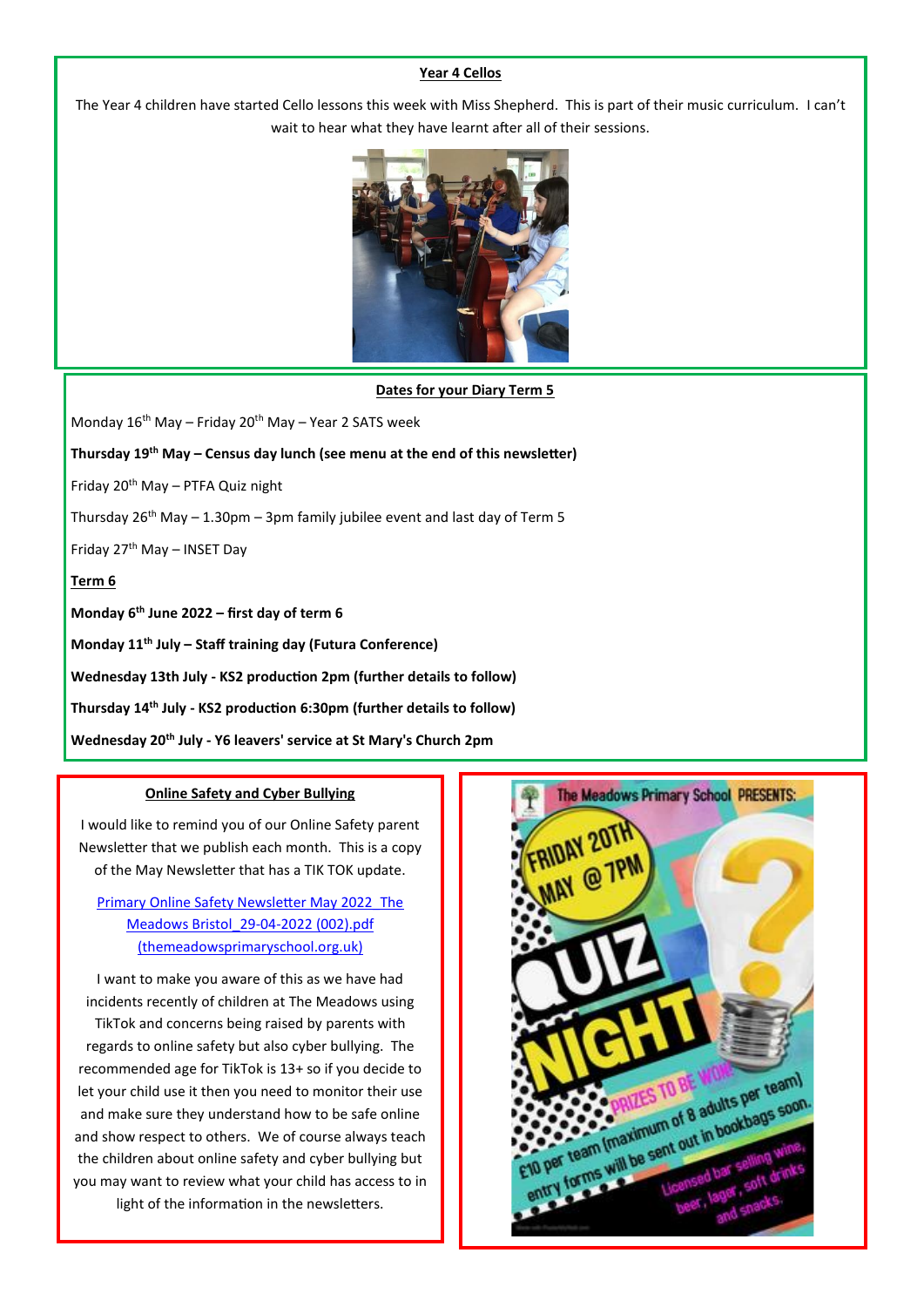

**HEALTH** 

THURSDAY 26TH MAY

## **JUBILEE** PICNIC BOX

**CONTAINING DELICIOUS CAKE BITES. SEASONAL FRESH FRUITS** AND A BOTTLE OF APPLE OR ORANGE **JUICE BURST** 

> **BOX FOR ONE £3.00 BOX FOR TWO £5.85 BOX FOR THREE £8.70 BOX FOR FOUR £11.40**

PLACE YOUR ORDER VIA **SCHOOL MONEY** BY MONDAY 23RD MAY **GLUTEN AND DAIRY FREE BOXES AVAILABLE**